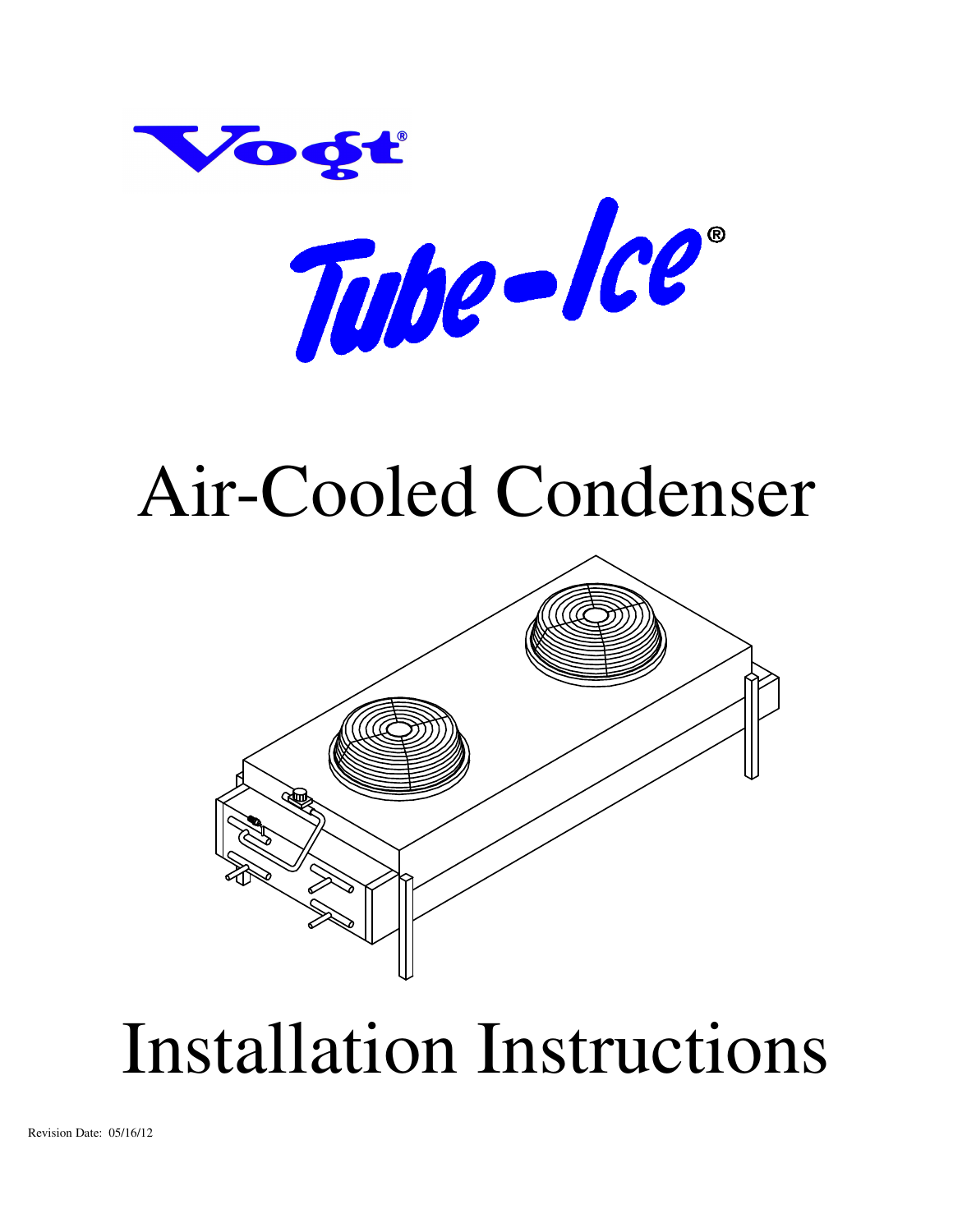# **! WARNING !**

**These installation guidelines must be followed to obtain reliable operation from air-cooled ice machines. If these guidelines are not followed, the compressor warranty will not be honored. ! WARNING !** 

- 1. Use only Vogt approved condensers. Any exceptions to this policy must be obtained in writing prior to installation and operation of the ice machine.
- 2. Outdoor condensers **must** be installed with vertical airflow. Indoor condensers used for heat recovery may be installed with either horizontal or vertical airflow.
- 3. The condenser **must** be mounted above the ice machine, with liquid refrigerant from the condenser outlet draining freely (1/4" per foot slope) in the direction of normal operating flow (back to the ice machine) with no traps in the liquid line.
- 4. Flooding head pressure controls such as Alco Headmaster are **not** to be used, since they cause excessive sub cooling of the returned liquid refrigerant and interfere with reliable ice harvest.
- 5. The discharge and liquid lines must be insulated with 1/2" thick Armaflex insulation or equal.
- 6. **Horizontal runs in the discharge** line should slope 1/4" per foot in the normal direction of flow (away from the ice machine).
- 7. Traps must be installed in discharge lines at the base of all vertical risers. There should be no intentional traps in liquid lines. Trap volume should be kept to a minimum. Typical details are shown in FIGURE-10. Long vertical runs should have traps every 20 feet.
- 8. Use only ACR grade copper pipe, Type L. Recommended line sizes are shown in TABLE-3.
- 9. Distance between ice machine and condenser must not exceed 150 equivalent feet. Refer to Condenser Equivalent Line Size worksheet. (see TABLE-5)
- 10. Condensers must be provided with a cold weather valve kit per FIGURE-9A. These valves allow one-half of the condensers to be disabled in cold weather. Running the ice machine with one half the condenser in cold weather makes it easier to maintain minimum necessary condensing pressure, particularly in windy conditions. The coil thermostat should be set to close at 35°F. for multiple fan condensers or 50°F for single fan condensers.
- 11. Condensers with multiple fans must be provided with a thermostat to turn off unneeded fans in cold weather. Turning off unneeded fans reduces on-off cycling of the fan(s) and allows for a steadier condensing pressure. The fan thermostat should be set at 50°F.
- 12. When extreme cold conditions are expected or encountered (temperatures below 0°F and wind greater than 15 MPH), it may be necessary to install a protective enclosure around the condenser. Other apparatuses such as louvers may be used. Contact the factory for suggestions.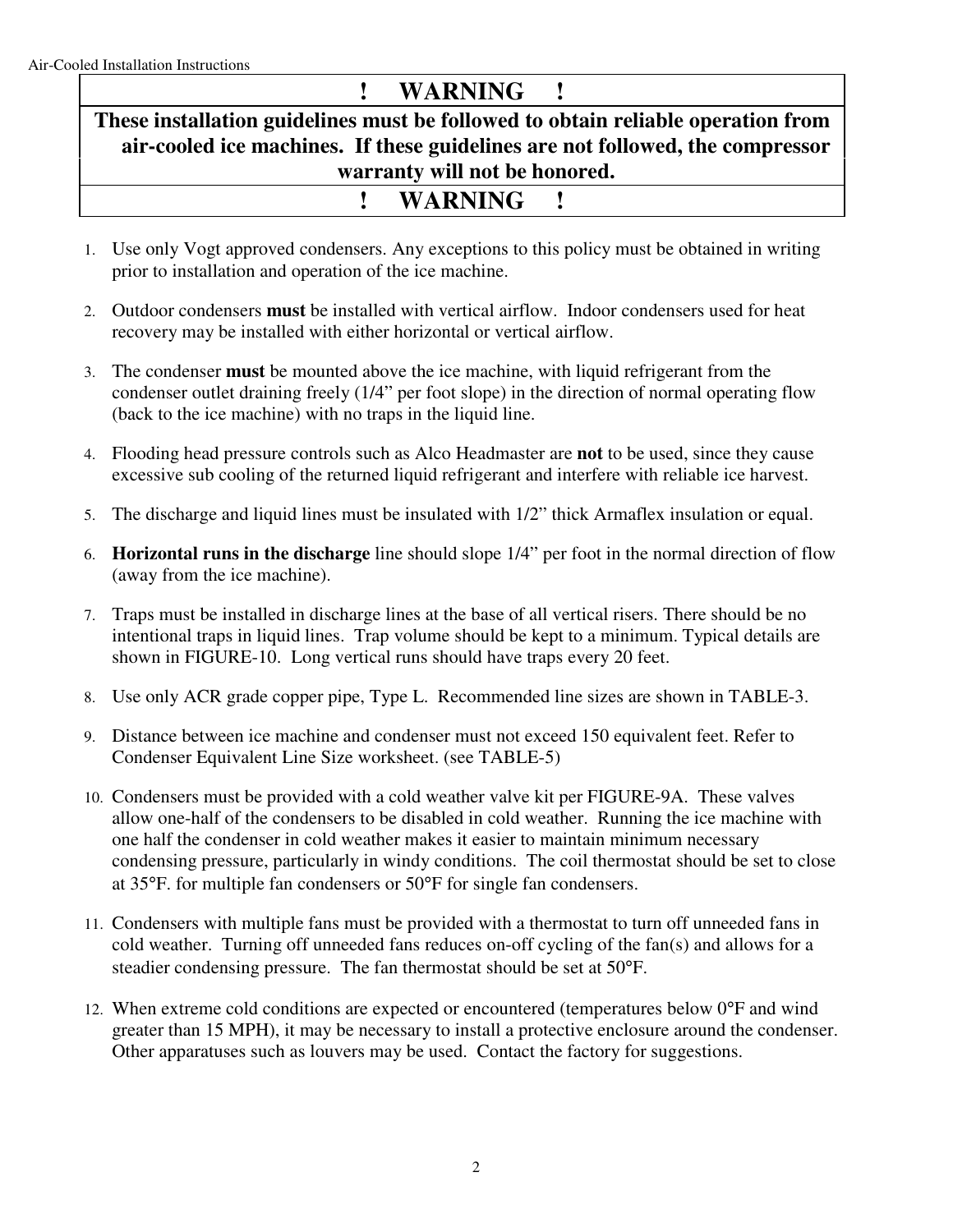Air-Cooled Installation Instructions

- 13. After installation, the field-installed lines are to be evacuated to a vacuum of 500 microns or less and held for at least one hour. Use 1/4" access connection located on compressor discharge line and liquid return line (32). After the vacuum pump is removed, vacuum should hold at 500 microns or less for at least 5 minutes and the lines pressurized with refrigerant to 25-psig minimum.
- 14. The volume of refrigerant supplied with the machine is sufficient to fill the condenser and condenser lines when length of pipe (one way) is 75 feet or less. When the length of lines is longer than 75 feet, additional refrigerant must be added as noted below. Instructions for adding refrigerant are included further in these instructions.

| <b>Liquid Line Size</b> | 75 ft. | 100 ft. | 125 ft. | 150 ft. |
|-------------------------|--------|---------|---------|---------|
| 12"                     | none   | None    | None    |         |
| 5/8"                    | none   |         |         |         |
| 7/8"                    | none   |         |         |         |
| $1 - 1/8$ "             | none   |         |         | 10      |

**TABLE - 3** 

**Pounds Refrigerant to Add Vs. Liquid Line Length** 

- 15. All piping must be done in accordance with applicable local and national codes. Such codes may include "The Safety Code for Mechanical Refrigeration (ANSI B9.1), and "The Code for Refrigerant Piping" (ANSI B31.5).
- 16. The following installation guidelines are strongly suggested. While they do not affect the machine warranty, they may be required for safe operation, and to comply with all applicable electrical and mechanical codes.
- 17. Local electrical code must be checked for wiring method.
- 18. The installer must provide a lockable disconnect switch(s) adjacent to the condenser. The power is fused at the machine by a 15-amp breaker.
- 19. Electrical connections between the condenser and the Tube-Ice® machine require minimum 12 ga. wires. See FIGURE-11 &12.
- 20. All electrical fittings and components exposed to the weather must be suitable for outdoor installation.

The design total heat rejection for each Tube-Ice® machine, the recommended air-cooled condenser, and condenser physical and electrical data are shown in TABLE-2. Only the condensers shown are UL listed with the ice machines. Other condensers may be individually UL listed, but are not UL listed with the Tube-Ice® machines, and cannot be recommended by Vogt Tube-Ice. Catalog energy efficiency ratings of the ice machines are based on use of the recommended condenser.

Condensers supplied by Vogt must be utilized. The use of non-Vogt condensers will void the compressor warranty. For continuous operation at ambient above 105°F, consult the factory about using a larger condenser.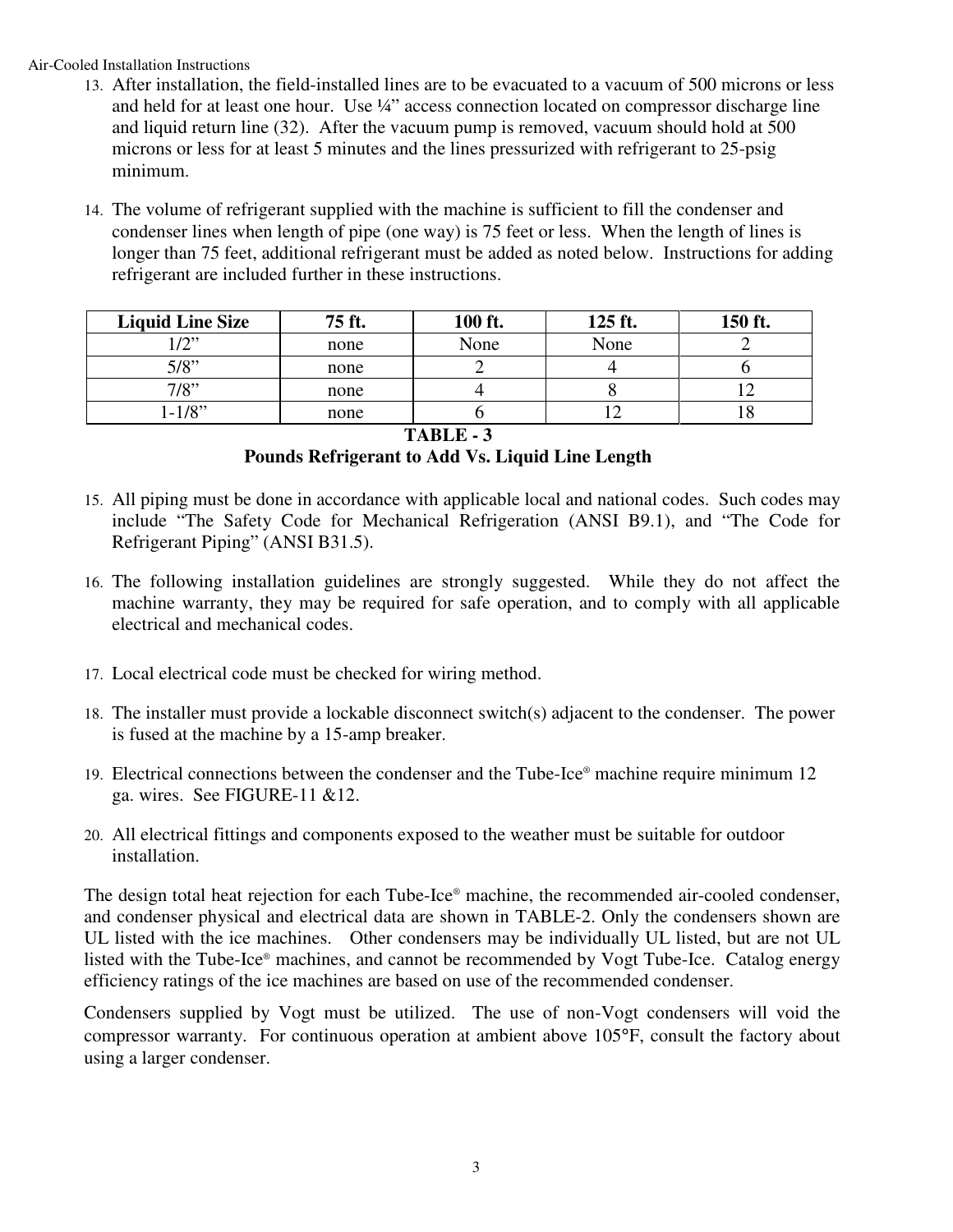| <b>Ice Machine Model</b>              | <b>HE20</b>                                                                                      | <b>HE30</b>            | <b>HE40</b>            |  |  |  |
|---------------------------------------|--------------------------------------------------------------------------------------------------|------------------------|------------------------|--|--|--|
| <b>Recommended Condenser</b>          | DVT005 (DVT008)                                                                                  | <b>DVT008 (DVT012)</b> | <b>DVT012 (DVT016)</b> |  |  |  |
|                                       | Note: For continuous operation at ambient above 95 °F, use larger condenser shown in parenthesis |                        |                        |  |  |  |
| <b>Total Heat Rejection:</b>          |                                                                                                  |                        |                        |  |  |  |
| BTU/hr at 60 Hz. (15°FTD)             | 35,700                                                                                           | 58,800                 | 117,500                |  |  |  |
| BTU/hr at 50 Hz.                      | 32,800                                                                                           | 54,100                 | 108,100                |  |  |  |
| Fans:                                 |                                                                                                  |                        |                        |  |  |  |
| Number                                | 1                                                                                                | 1(2)                   | $\overline{2}$         |  |  |  |
| HP, Each                              | 1/3(1/2)                                                                                         | 1/2                    | 1/2                    |  |  |  |
| Total, CFM                            | 5,050 (6,450)                                                                                    | 6,450 (12,400)         | 12,400 (12,900)        |  |  |  |
| Full Load Amps:                       |                                                                                                  |                        |                        |  |  |  |
| 1 ph., 208/230V, 60 Hz                | 3.4(3.9)                                                                                         | 3.9(7.8)               | 7.8(7.8)               |  |  |  |
| 3 ph., 208/230V, 60 Hz                | N/A                                                                                              | N/A                    | N/A                    |  |  |  |
| 3 ph., 460V, 60 Hz                    | 1.3(1.3)                                                                                         | 1.3(2.6)               | 2.6(2.6)               |  |  |  |
| 1 ph., 200/220V, 50 Hz                | 3.4(3.9)                                                                                         | 3.9(7.8)               | 7.8(7.8)               |  |  |  |
| 3 ph., 200/220V, 50 Hz                | N/A                                                                                              | N/A                    | N/A                    |  |  |  |
| 3 ph., 400V, 50 Hz                    | 1.3(1.3)                                                                                         | 1.3(2.6)               | 2.6(2.6)               |  |  |  |
| Weight, lbs.:                         |                                                                                                  |                        |                        |  |  |  |
| <b>Net</b>                            | 180 (260)                                                                                        | 260 (470)              | 470 (530)              |  |  |  |
| Shipping                              | 320 (390)                                                                                        | 390 (520)              | 520 (680)              |  |  |  |
| Operating (maximum flooded)           | 195 (285)                                                                                        | 285 (500)              | 500 (560)              |  |  |  |
| Condenser dimensions, inches:         |                                                                                                  |                        |                        |  |  |  |
| A (Width)                             | 43"                                                                                              | 43"                    | 43"                    |  |  |  |
| (Length)<br>B                         | 39.75" (49.75")                                                                                  | 49.75" (69.75")        | 69.75"                 |  |  |  |
| (Height)<br>$\mathsf{C}$              | 30" (40")                                                                                        | 40" (60")              | 60"                    |  |  |  |
| (Leg centerline)<br>D                 | $17 - 3$                                                                                         | $17" - 3$              | $17" - 3$              |  |  |  |
| (Leg centerline)<br>E                 | 30" (40")                                                                                        | 40" (60")              | 60"                    |  |  |  |
| (Clearance below)<br>$\mathbf{F}$     | 24.5"                                                                                            | 24.5"                  | 24.5"                  |  |  |  |
| Recommended Line Sizes, OD:           |                                                                                                  |                        |                        |  |  |  |
| Liquid (All lengths and orientations) | $1/2$ "                                                                                          | $5/8$ "                | $7/8$ "                |  |  |  |
| Discharge Gas                         |                                                                                                  |                        |                        |  |  |  |
| Vertical Up, All lengths              | $5/8$ "                                                                                          | $7/8"$                 | $1 - 1/8$ "            |  |  |  |
| Horizontal Or Down, < 75 ft.          | $5/8$ "                                                                                          | 7/8"                   | $1 - 1/8$ "            |  |  |  |
| Horizontal Or Down, > 75 ft.          | $7/8$ "                                                                                          | $1 - 1/8$ "            | $1 - 3/8$ "            |  |  |  |
| <b>Connections at Condenser:</b>      |                                                                                                  |                        |                        |  |  |  |
| Liquid (ODC)                          | $5/8$ " $(7/8)$ "                                                                                | $7/8$ "                | 7/8"                   |  |  |  |
| Discharge Gas (ODC)                   | $7/8$ " (1 1/8")                                                                                 | 11/8"                  | $1-1/8$ " $(1-3/8")$   |  |  |  |
| <b>Connections at Machine</b>         |                                                                                                  |                        |                        |  |  |  |
| Liquid (ODC)                          | $1 - 1/8$ "                                                                                      | $1 - 1/8$ "            | $1 - 1/8$ "            |  |  |  |
| Discharge Gas (ODC)                   | $1 - 1/8$ "                                                                                      | $1 - 1/8$ "            | $1 - 1/8$ "            |  |  |  |

**TABLE - 4 Air-Cooled Condenser Data**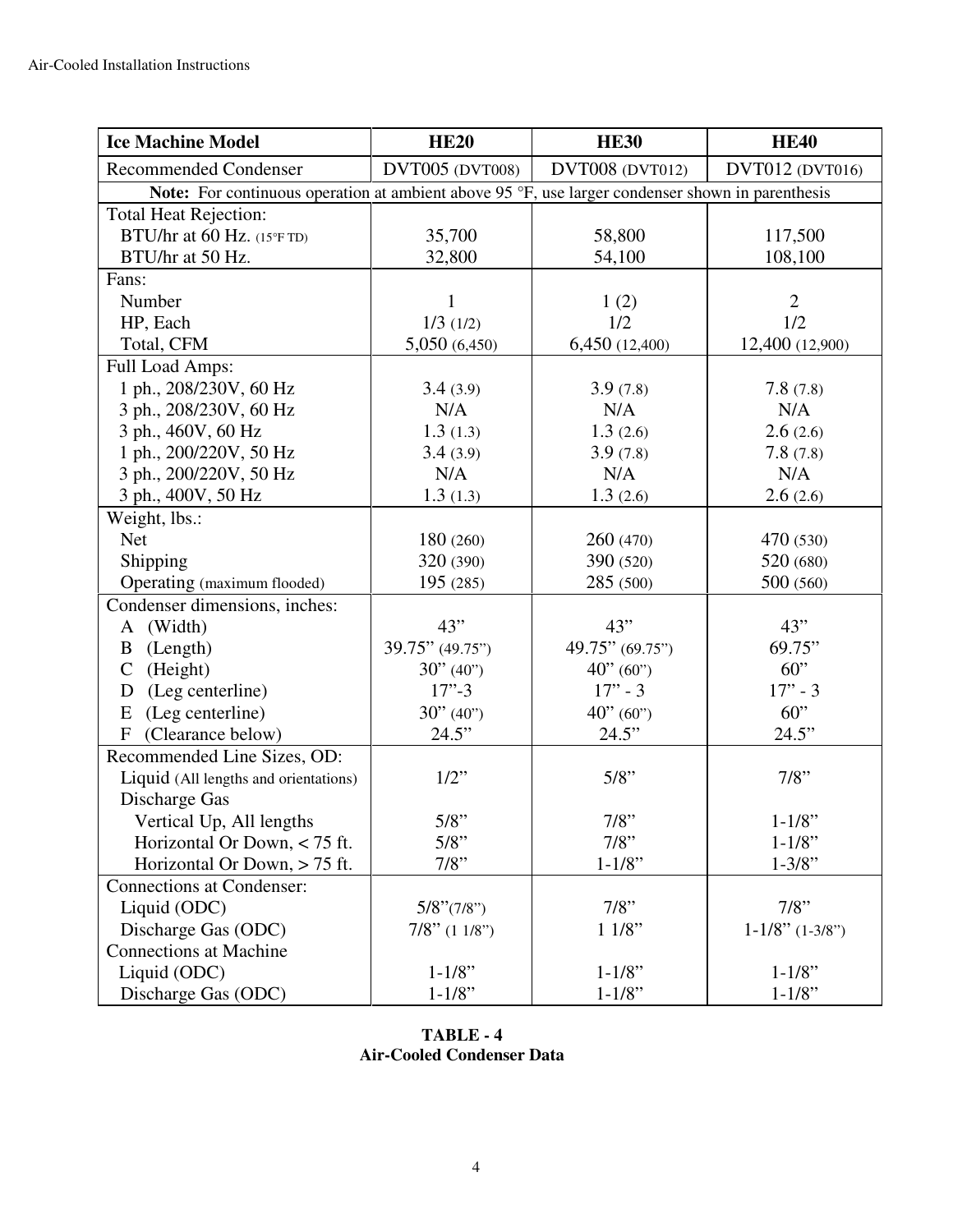| <b>Ice Machine Model</b>                                                                         | <b>HE60 / P112F</b>                  | <b>HE100 / P118F</b>                    | P18FXT            |  |  |  |
|--------------------------------------------------------------------------------------------------|--------------------------------------|-----------------------------------------|-------------------|--|--|--|
| <b>Recommended Condenser</b>                                                                     | <b>BNHS02A011</b><br>(BNHS02A011(12) | <b>BNHS02A015(8)</b><br>(BNHS02A015(12) | <b>BNHS04A029</b> |  |  |  |
| Note: For continuous operation at ambient above 95 °F, use larger condenser shown in parenthesis |                                      |                                         |                   |  |  |  |
| <b>Total Heat Rejection:</b>                                                                     |                                      |                                         |                   |  |  |  |
| BTU/hr at 60 Hz. (15°FTD)                                                                        | 157,500 (172,500)                    | 192,000 (229,500)                       | 427,500           |  |  |  |
| BTU/hr at 50 Hz.                                                                                 | 144,900 (159,700)                    | 176,600 (211,100)                       | 393,300           |  |  |  |
| Fans:                                                                                            |                                      |                                         |                   |  |  |  |
| Number                                                                                           | $\overline{2}$                       | $\overline{2}$                          | $\overline{4}$    |  |  |  |
| HP, Each                                                                                         | 1.5                                  | 1.5                                     | 1.5               |  |  |  |
| Total, CFM                                                                                       | 20,500                               | 19,800                                  | 38,600            |  |  |  |
| Full Load Amps:                                                                                  |                                      |                                         |                   |  |  |  |
| 1 ph., 208/230V, 60 Hz                                                                           | N/A                                  | N/A                                     | N/A               |  |  |  |
| 3 ph., 208/230V, 60 Hz                                                                           | 14.0                                 | 14.0                                    | 28.0              |  |  |  |
| 3 ph., 460V, 60 Hz                                                                               | $\overline{7}$                       | $\overline{7}$                          | 14(8.5)           |  |  |  |
| 1 ph., 200/220V, 50 Hz                                                                           | N/A                                  | N/A                                     | N/A               |  |  |  |
| 3 ph., 200/220V, 50 Hz                                                                           | 14.0                                 | 14.0                                    | 28.0              |  |  |  |
| 3 ph., 400V, 50 Hz                                                                               | $\overline{7}$                       | $\overline{7}$                          | 14(8.5)           |  |  |  |
| Weight, lbs.:                                                                                    |                                      |                                         |                   |  |  |  |
| <b>Net</b>                                                                                       | 580 (585)                            | 625(635)                                | 1210              |  |  |  |
| Shipping                                                                                         | 760 (765)                            | 805 (815)                               | 1520              |  |  |  |
| Operating (maximum flooded)                                                                      | 610(615)                             | 680 (690)                               | 1265              |  |  |  |
| Condenser dimensions, inches:                                                                    |                                      |                                         |                   |  |  |  |
| A (Width)                                                                                        | 45.46"                               | 45.46"                                  | 45.46"            |  |  |  |
| B (Length)                                                                                       | 127"                                 | 127"                                    | 233.16"           |  |  |  |
| (Height)<br>$\mathsf{C}$                                                                         | 49.15"                               | 49.15"                                  | 49.15"            |  |  |  |
| (Leg centerline)<br>D                                                                            | 38"                                  | 38"                                     | 38"               |  |  |  |
| (Leg centerline)<br>E                                                                            | 106.15"                              | 106.15"                                 | $*106.15(3)$ "    |  |  |  |
| F (Clearance below)                                                                              | 20.5"                                | 20.5"                                   | 20.5"             |  |  |  |
| Recommended Line Sizes, OD:                                                                      |                                      |                                         |                   |  |  |  |
| Liquid (All lengths and orientations)                                                            | $7/8$ "                              | $1 - 1/8$ "                             | $1 - 3/8$ "       |  |  |  |
| Discharge Gas                                                                                    |                                      |                                         |                   |  |  |  |
| Vertical Up, All lengths                                                                         | $1 - 1/8$ "                          | $1 - 3/8$ "                             | $1 - 5/8$ "       |  |  |  |
| Horizontal Or Down, < 75 ft.                                                                     | $1 - 1/8$ "                          | $1 - 3/8"$                              | $1 - 5/8$ "       |  |  |  |
| Horizontal Or Down, > 75 ft.                                                                     | $1 - 3/8"$                           | $1 - 5/8$ "                             | $2 - 1/8$ "       |  |  |  |
| <b>Connections at Condenser:</b>                                                                 |                                      |                                         |                   |  |  |  |
| Liquid (ODC)                                                                                     | $1 - 1/8$                            | $1 - 1/8$ "                             | $1 - 3/8$ "       |  |  |  |
| Discharge Gas (ODC)                                                                              | $1 - 3/8"$                           | $1 - 5/8$ "                             | $2 - 1/8$ "       |  |  |  |
| <b>Connections at Machine:</b>                                                                   |                                      |                                         |                   |  |  |  |
| Liquid (ODC)                                                                                     | $1 - 1/8$ "                          | $1 - 1/8$ "                             | $1 - 1/8$ "       |  |  |  |
| Discharge Gas (ODC)                                                                              | $1 - 1/8$ "                          | $1 - 3/8"$                              | $1 - 3/8$ "       |  |  |  |

\* Note: Condenser has legs in middle

**TABLE – 4A Air-Cooled Condenser Data**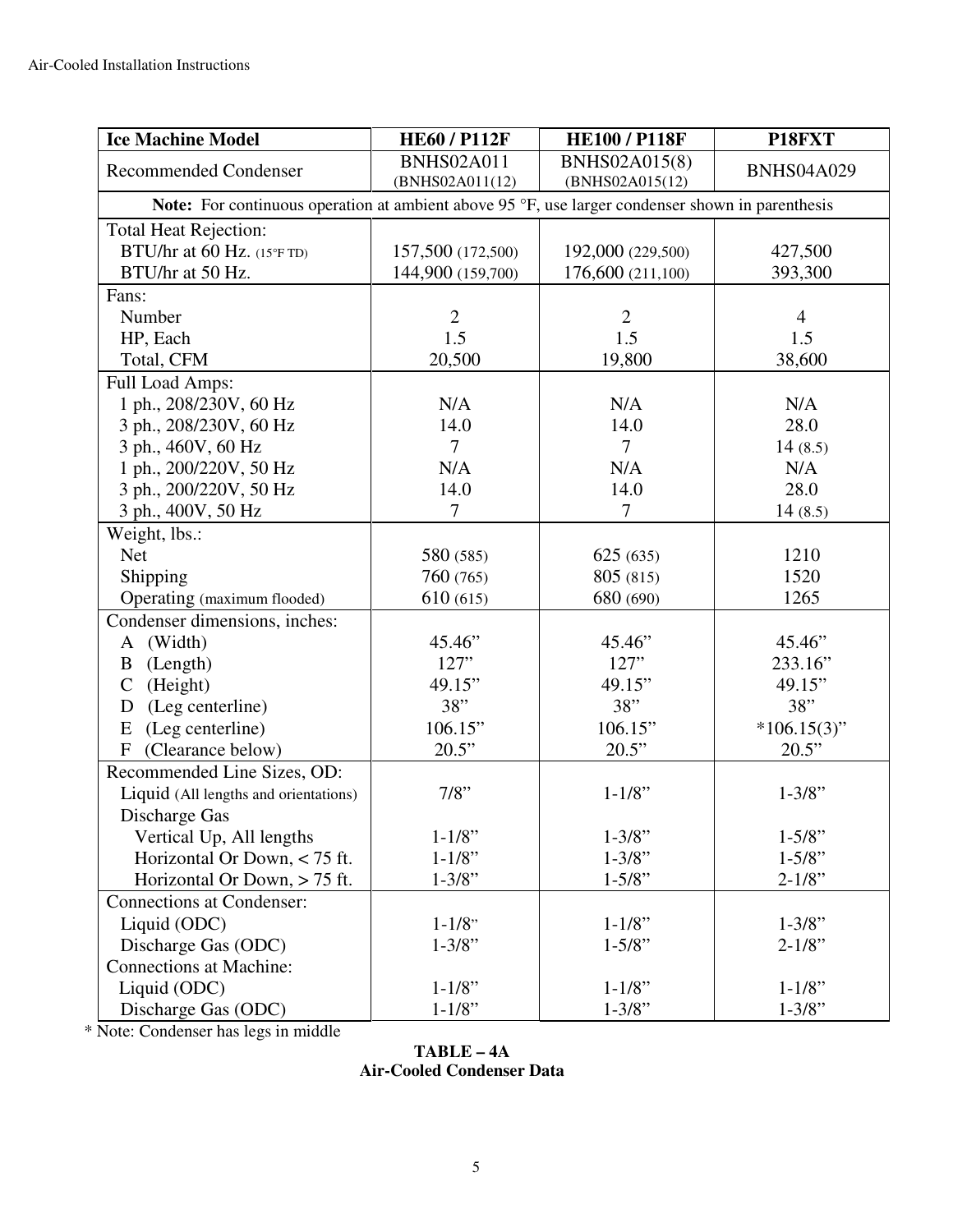

### **FIGURE - 9 Condenser Dimensions**

| Machine                    | Bohn Part #       | Vogt Part # | Coil Split |
|----------------------------|-------------------|-------------|------------|
| HE20                       | <b>DVT005</b>     | 12A2115B03  | 50/50      |
| HE30 & HE20 (High Ambient) | <b>DVT008</b>     | 12A2115B04  | 50/25/25   |
| HE40 & HE30 (High Ambient) | <b>DVT012</b>     | 12A2115B05  | 50/50      |
| HE40 (High Ambient)        | <b>DVT016</b>     | 12A2115B06  | 50/50      |
| P112                       | <b>BNHS02A011</b> | 12A2115B07  | 50/50      |
| P112 (High Ambient)        | BNHS02A011(12)    | 12A2115B08  | 50/50      |
| P118                       | BNHS02A015(8)     | 12A2115B09  | 50/25/25   |
| P118 (High Ambient)        | BNHS02A015(12)    | 12A2115B10  | 50/25/25   |
| P18XT                      | <b>BNHS04A029</b> | 12A2115B11  | 50/50      |

Note: Condensers listed above are 200/208/230V, 50/60 Hz. 400/460V, 50/60 Hz available

#### **TABLE – 5**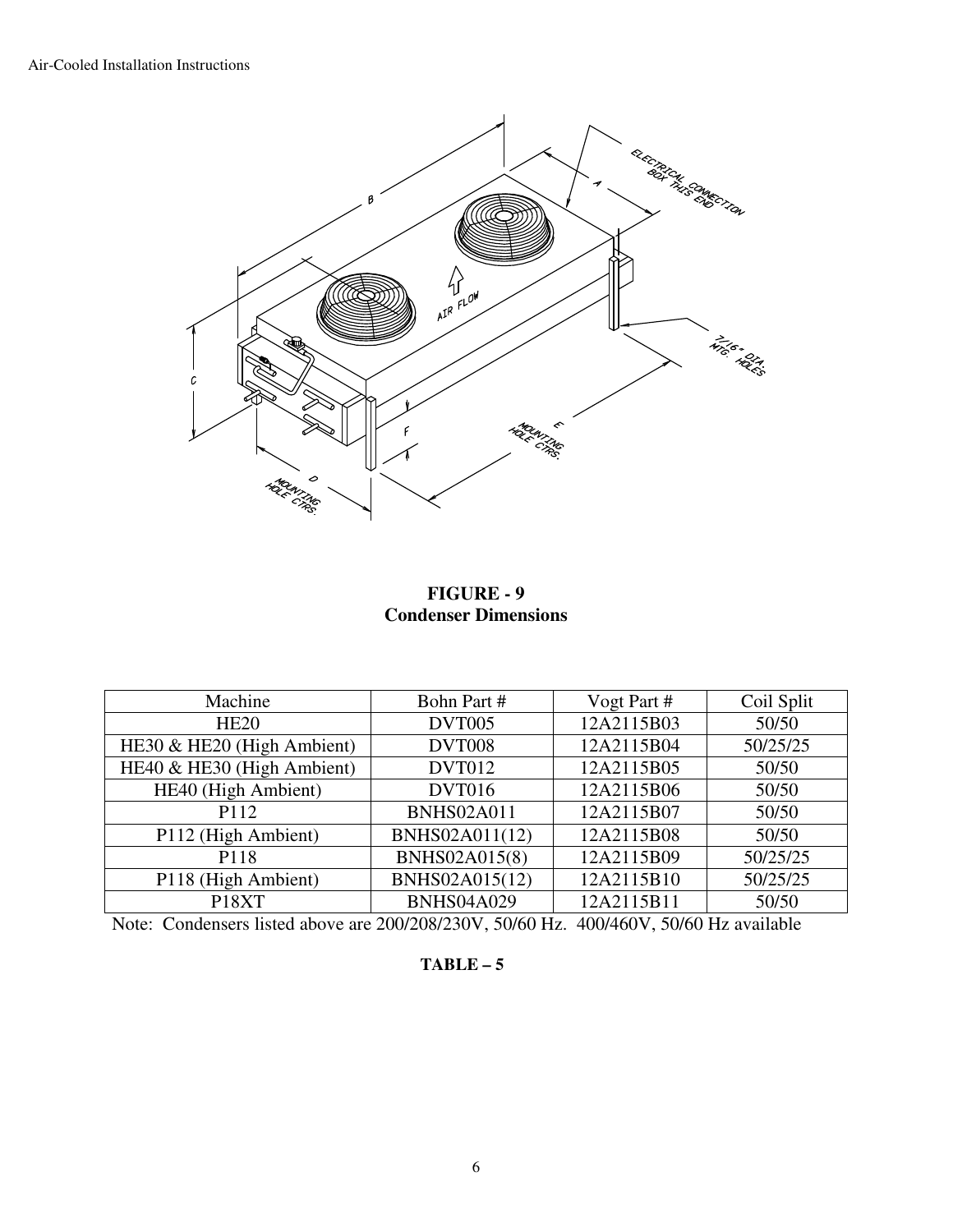

**Note:** Dash lines indicate customer supplied piping. The Check Valves in the return line (labeled "Output Liquid Return Line") is supplied with the condenser.

#### **FIGURE – 9A Condenser Field Piping / 50-25-25 Coil Split**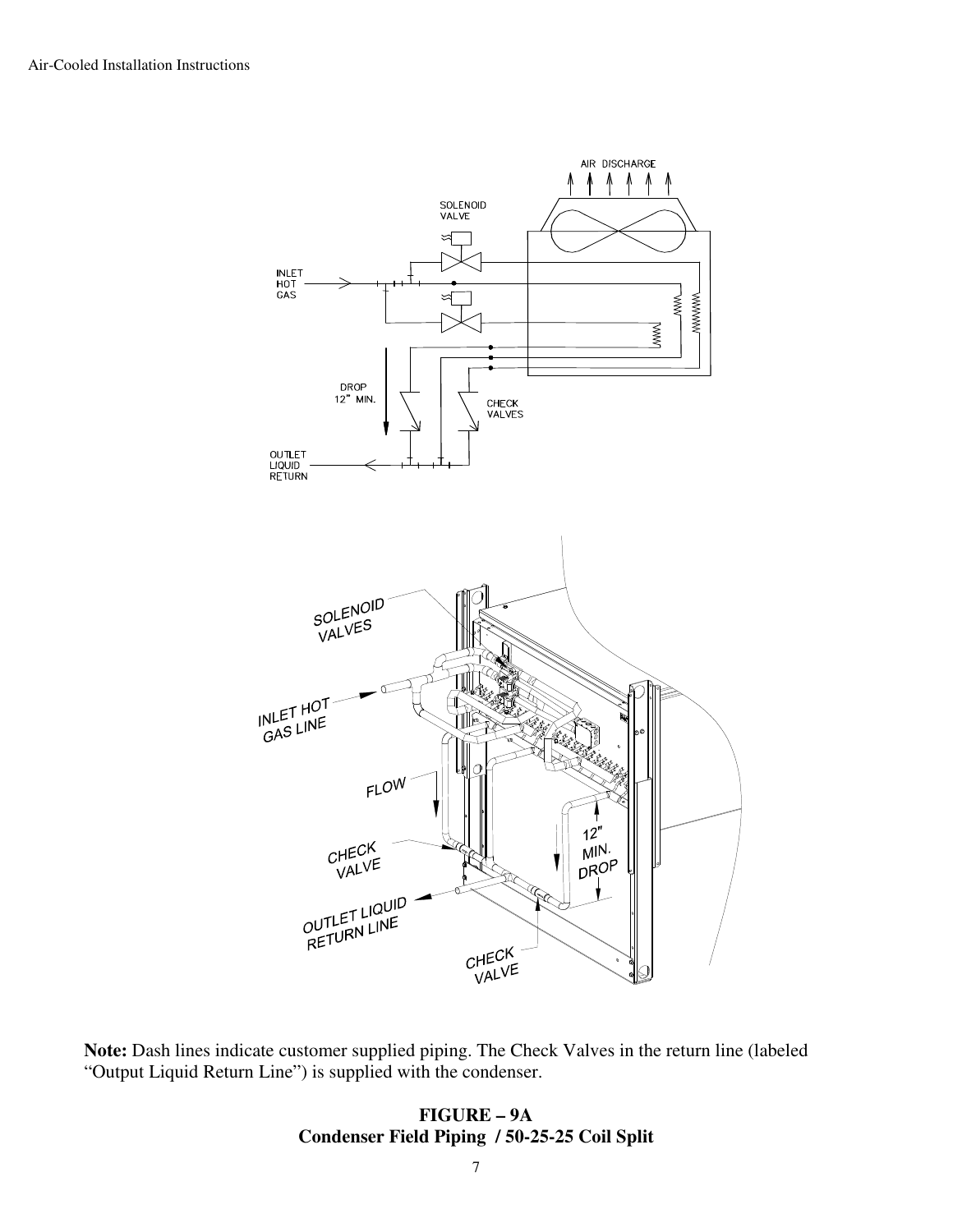

**Note:** Dash lines indicate customer supplied piping. The Check Valve in the return line (labeled "Output Liquid Return Line") is supplied with the condenser.

#### **FIGURE – 9B Condenser Field Piping / 50-50 Coil Split**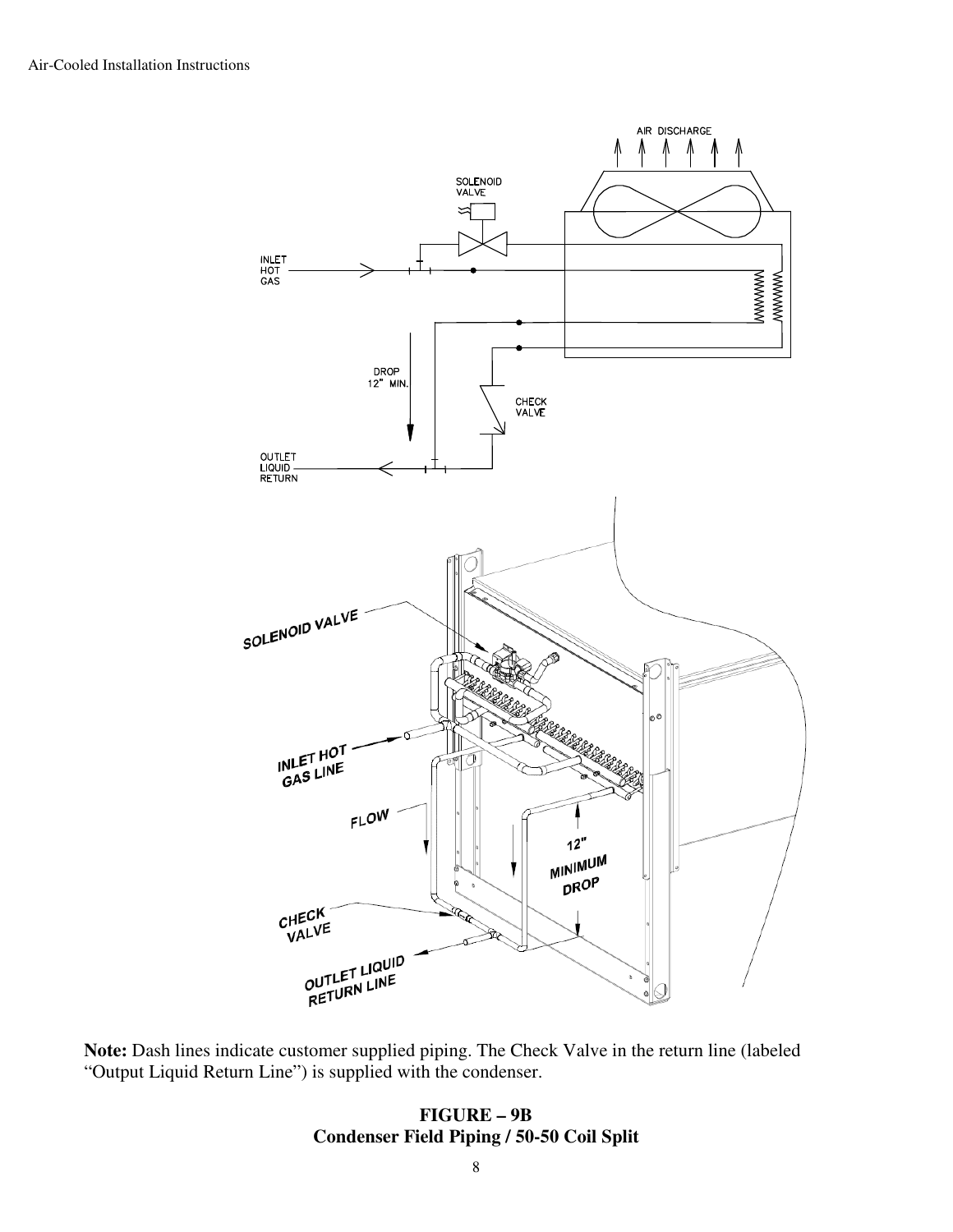## **CONDENSER EQUIVALENT LINE SIZE WORKSHEET**

# **Discharge Gas Line O.D. \_\_\_\_\_\_\_\_\_\_\_\_\_**

| Fitting Type                        | Number Used | Factor | Total |
|-------------------------------------|-------------|--------|-------|
| Globe Valve (open)                  |             |        |       |
| Angle Valve (open)                  |             |        |       |
| 45° Elbow                           |             |        |       |
| $90^\circ$ Elbow                    |             |        |       |
| Tee $(90^{\circ}$ turn through)     |             |        |       |
| Tee $(90^{\circ}$ straight through) |             |        |       |

| Feet of Straight Copper Used |  |
|------------------------------|--|
| <b>Total Fitting Factor</b>  |  |
| <b>Total Equivalent Feet</b> |  |

## **Fitting Factors**

| Copper Tube O.D. Type "L"           | $1/2$ " | 5/8" | 7/8" | 11/8" | 13/8" | $5/8$ " | 21/8" |
|-------------------------------------|---------|------|------|-------|-------|---------|-------|
| Globe Valve (open)                  | 14      | 16   | 22   | 28    | 36    | 42      | 57    |
| Angle Valve (open)                  |         |      | 12   | 15    | 18    | 21      | 28    |
| 45° Elbow                           |         |      |      | 1.5   |       |         | 2.5   |
| $90^\circ$ Elbow                    |         |      | ◠    | 3     | 4     |         |       |
| Tee $(90^{\circ}$ turn through)     | 3       |      |      | 6     | 8     | Q       | 12    |
| Tee $(90^{\circ}$ straight through) | .75     |      | 1.5  | ∍     | 2.5   | 2.8     | 3.5   |

**TABLE - 6** 



AVOID

**FIGURE - 10 Minimum Traps for Discharge Lines**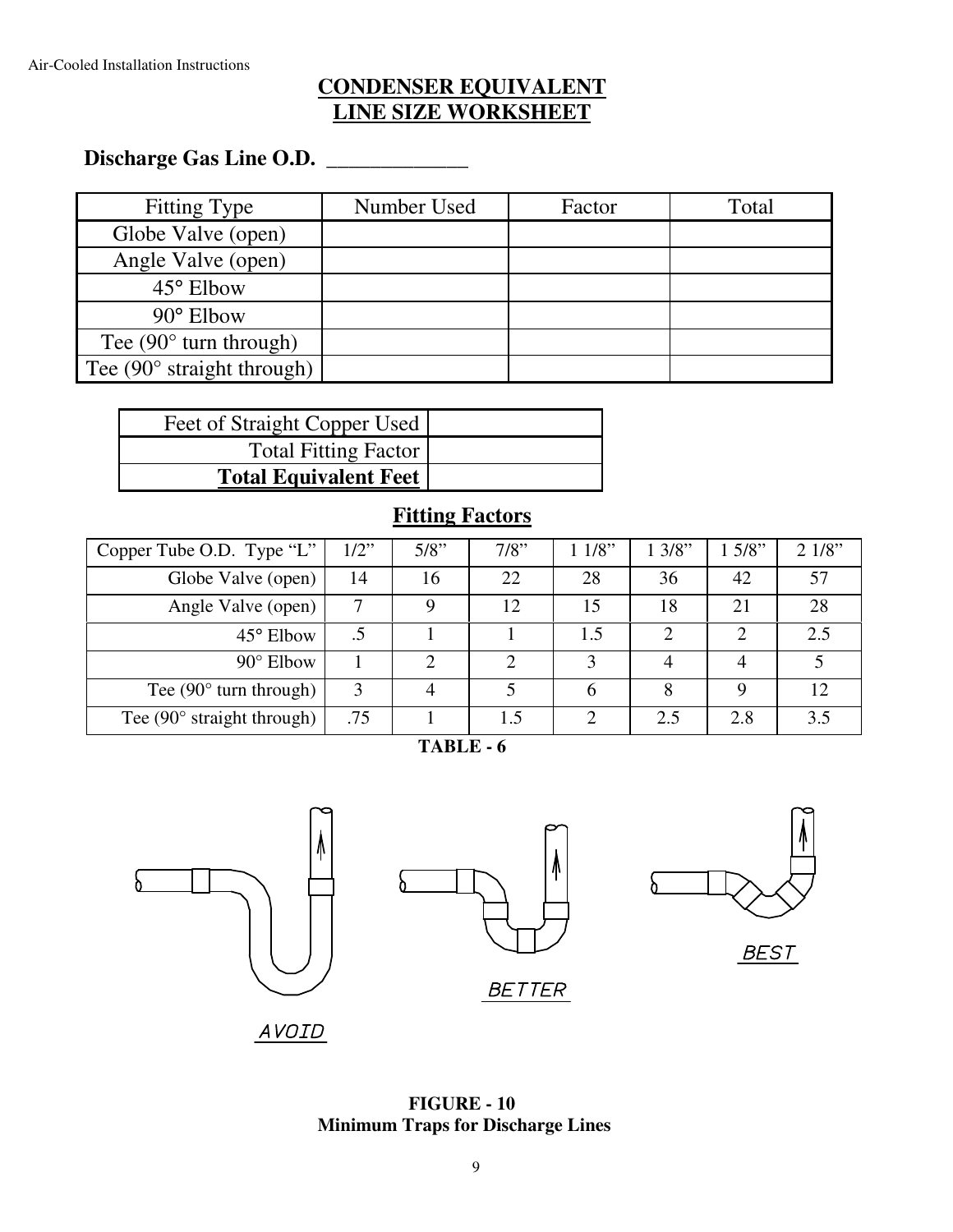## **Refrigerant Connections to Air-Cooled Condenser.**



#### **FIGURE - 11 Field Attachment, Air Cooled Condenser Refrigerant Tubing**

#### FOLLOW THESE PROCEDURES TO MAKE A TIGHT JOINT

- **1.** Solder or braze condenser-tubing ends to the female Rotalock connectors.
- **2.** Remove dust caps if used, making sure that component plastic seals are intact.
- **3.** Wipe off connector and spud-threaded surfaces with a clean cloth to prevent the inclusion of dirt, or any foreign material in the system.
- **4.** Connector coupling nut should be screwed onto Rotalock spud using the proper amount of torque (See TABLE-7).

| <b>Spud Size</b> | <b>Amount of Torque</b> |
|------------------|-------------------------|
| $1/2" - 5/8"$    | 30-40 FT LBS            |
| 7/8"             | 50-60 FT LBS            |
| 11/8"            | 80-100 FT LBS           |

**TABLE – 7 Torque Ratings**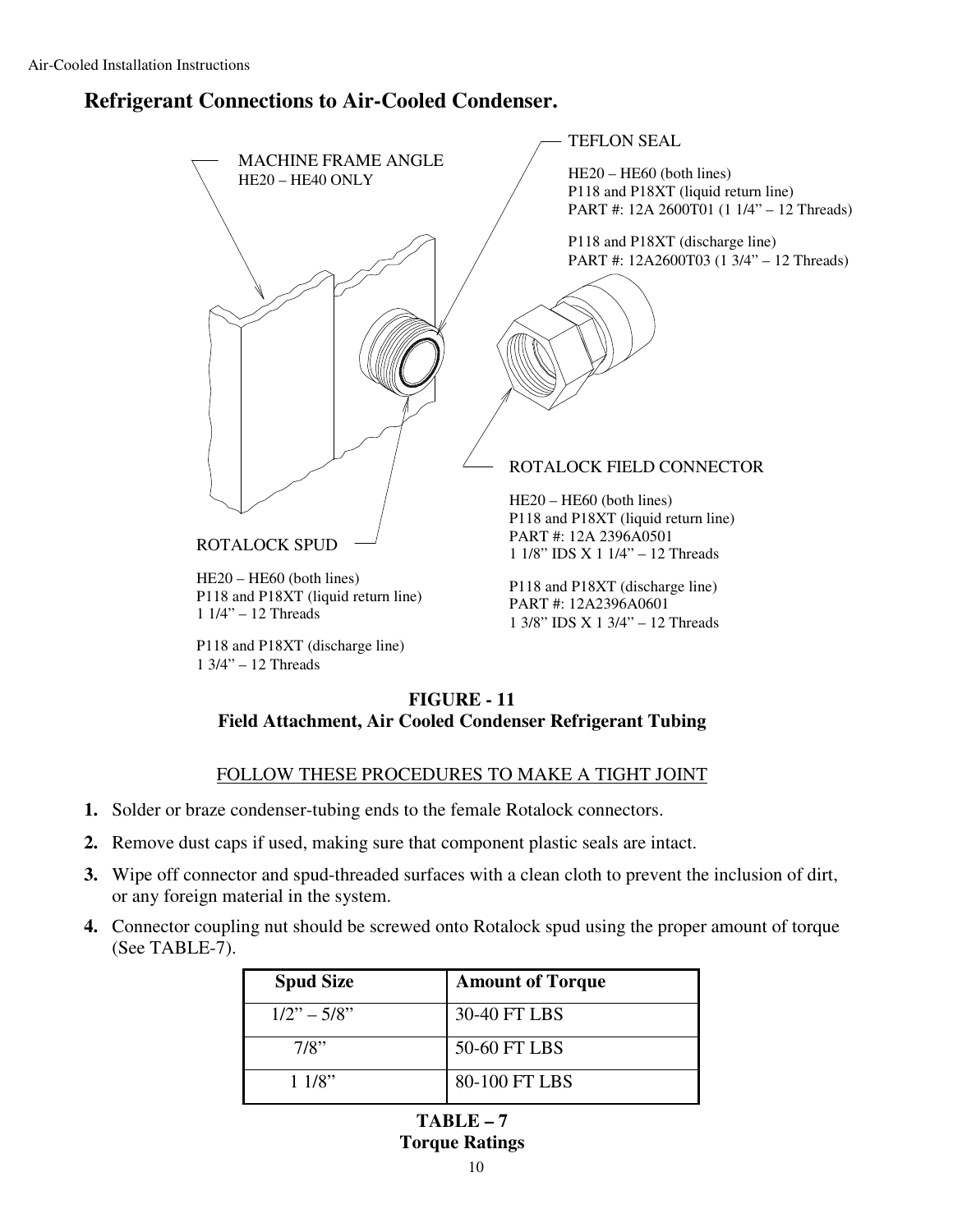## **Wiring Connections to Air-Cooled Condenser.**

HE Series, 200/208/230V Air-cooled condenser will be wired to the ice machine terminal block, 20, 21, 22 & 23 (see FIGURE - 12). For 400/460V machines, the air-cooled condenser will be wired to terminals 20, 21, B1, B2 & B3.



**NOTE:** For 200/208/230V machines, four wires must be run from the ice machine to the remote air-cooled condenser. For 400/460V machines with 400/460V condenser, 5 wires must be run from the ice machine to the air-cooled condenser.

#### **FIGURE - 12 HES Series Ice Machine Terminal Block Connections**

P112, P118 & P18XT air-cooled condensers will be wired to the ice machines terminal block and condenser fan motor starter. Wire #'s 11  $\&$  22 to the terminal block and B7, B8  $\&$  B9 to the motor starter.



**FIGURE – 12A 400/460V, 3-phase Condenser Wiring**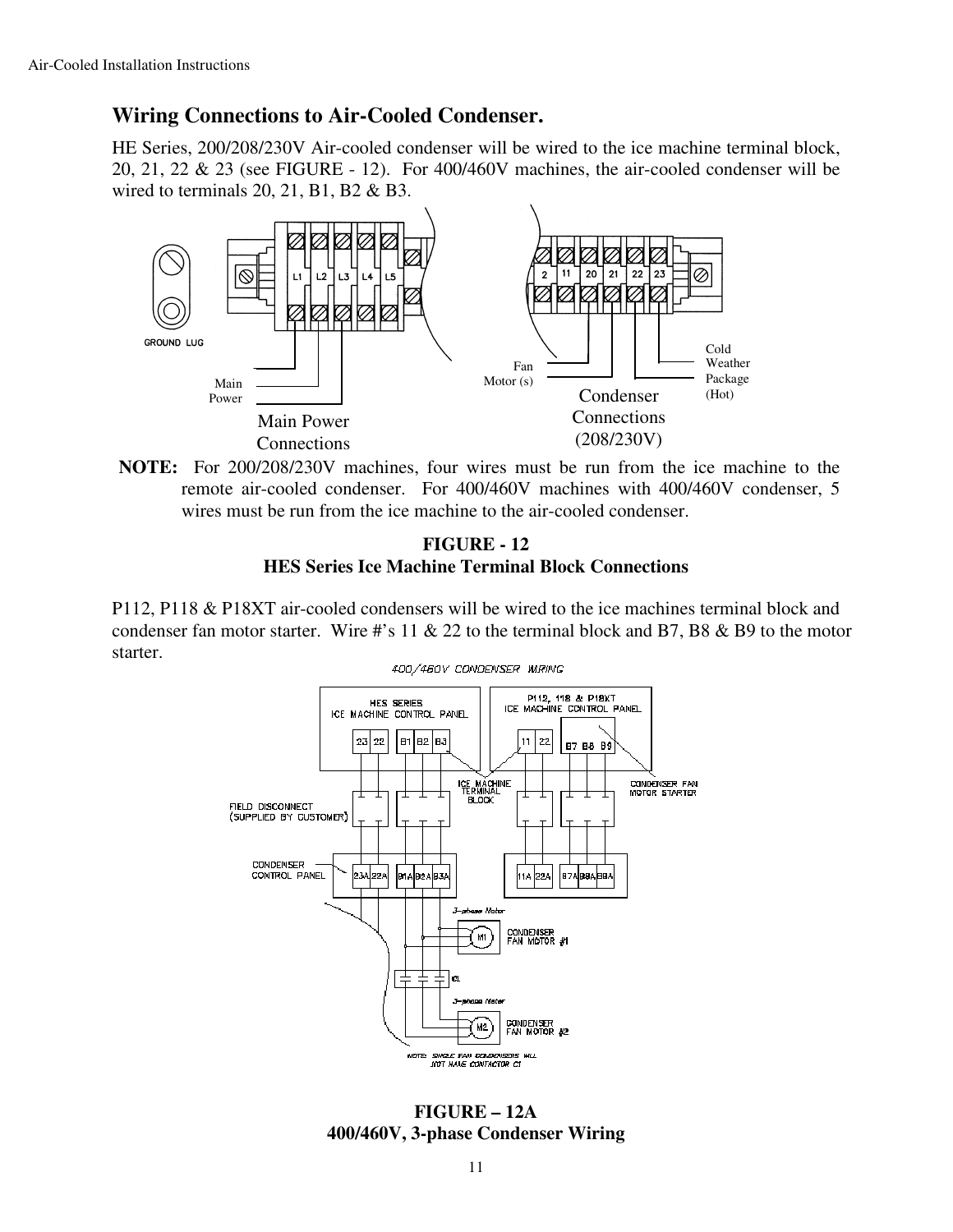## **Wiring Connections to Air-Cooled Condenser (Cont.)**

![](_page_11_Figure_2.jpeg)

**FIGURE – 13 Wiring For BOHN DVT005 with Cold Weather Valve and Single Fan, 50/50 Condenser Split (200/208/230V)**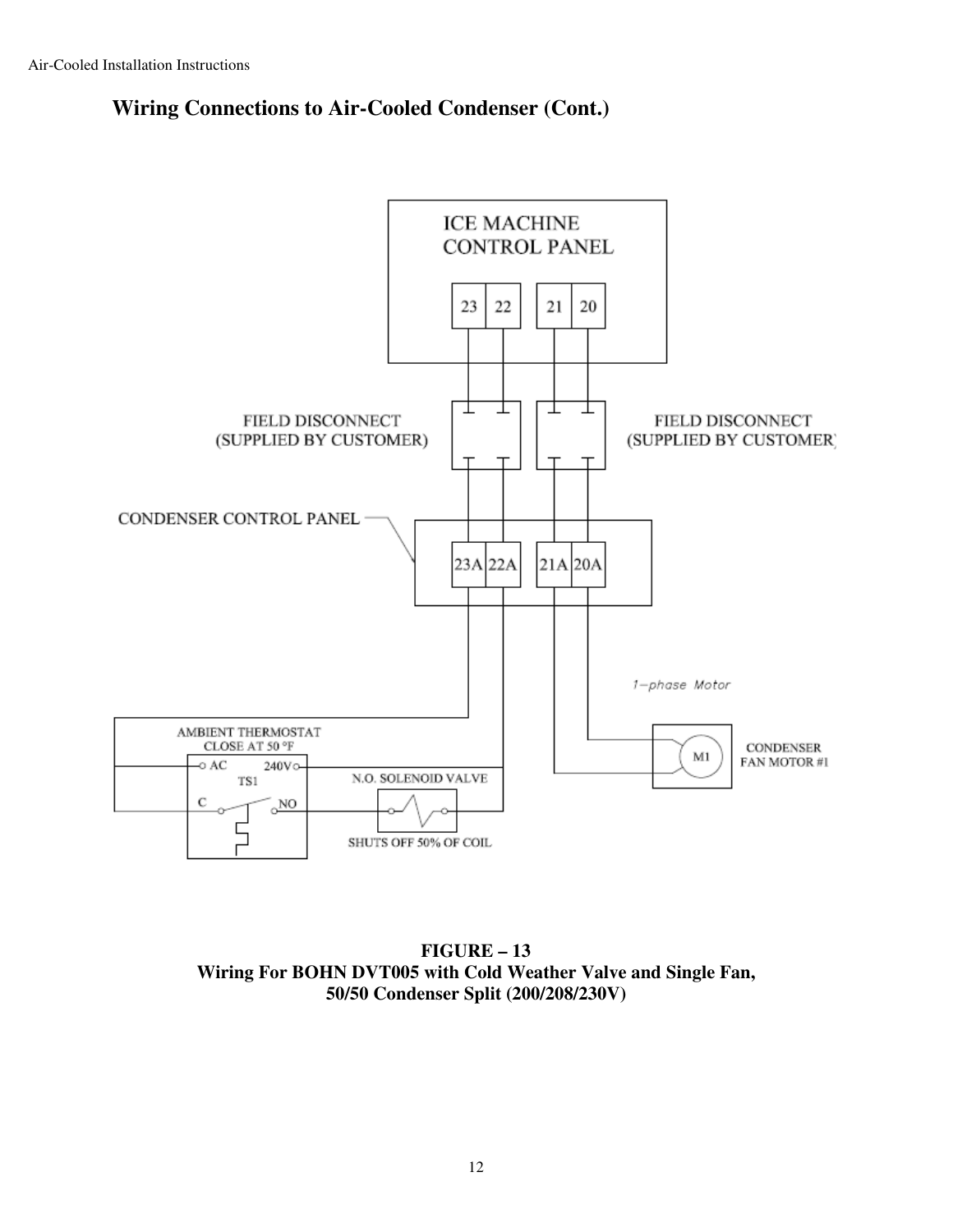## **Wiring Connections to Air-Cooled Condenser (Cont.)**

![](_page_12_Figure_2.jpeg)

**FIGURE – 14 Wiring For BOHN DVT008 with Cold Weather Valve and Single Fan, 50/25/25 Condenser Split (200/208/230V)**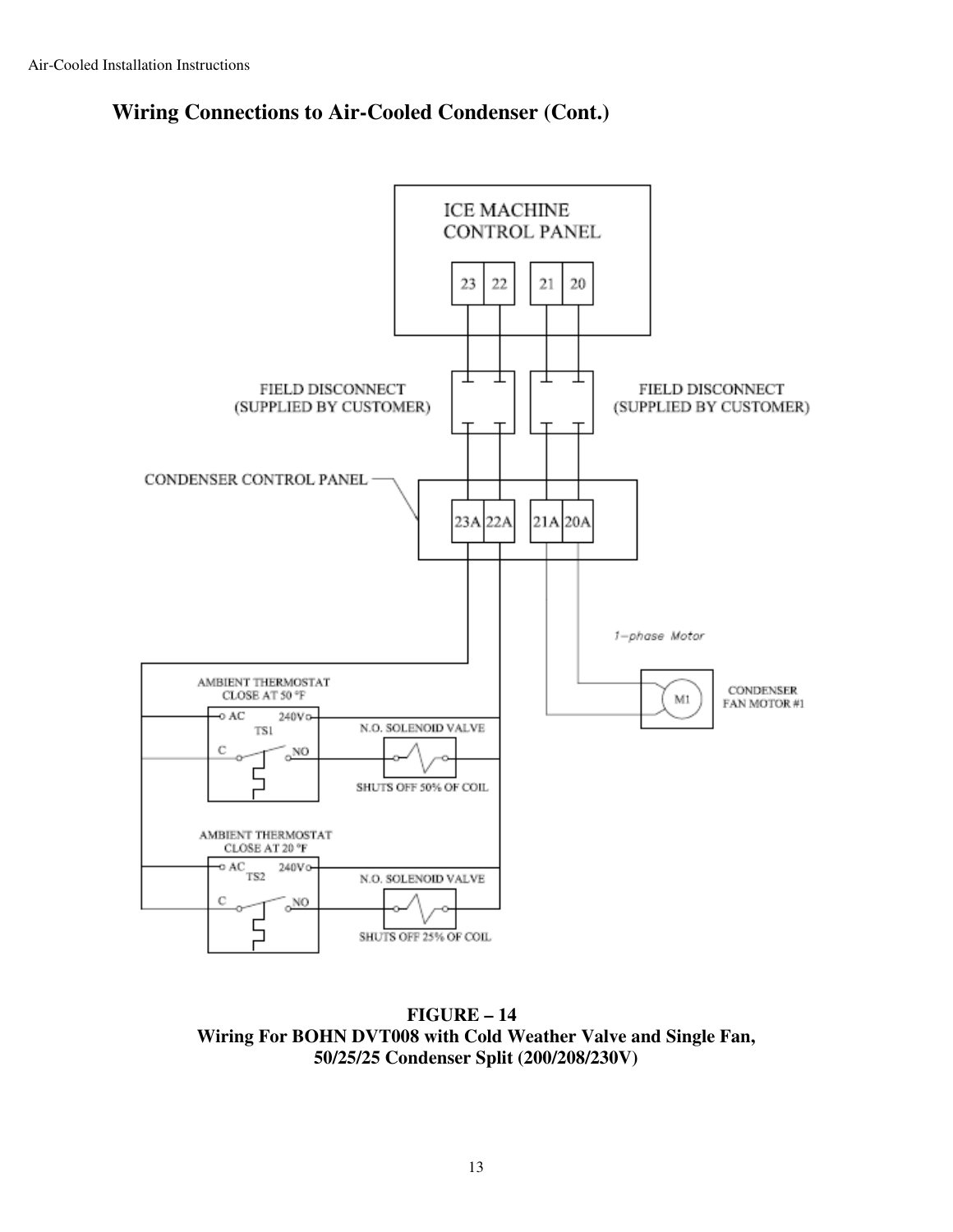![](_page_13_Figure_1.jpeg)

![](_page_13_Figure_2.jpeg)

**FIGURE – 15 Wiring For BOHN DVT012 /DVT016 with Cold Weather Valve and Two Fan, 50/50 Condenser Split (200/208/230V)**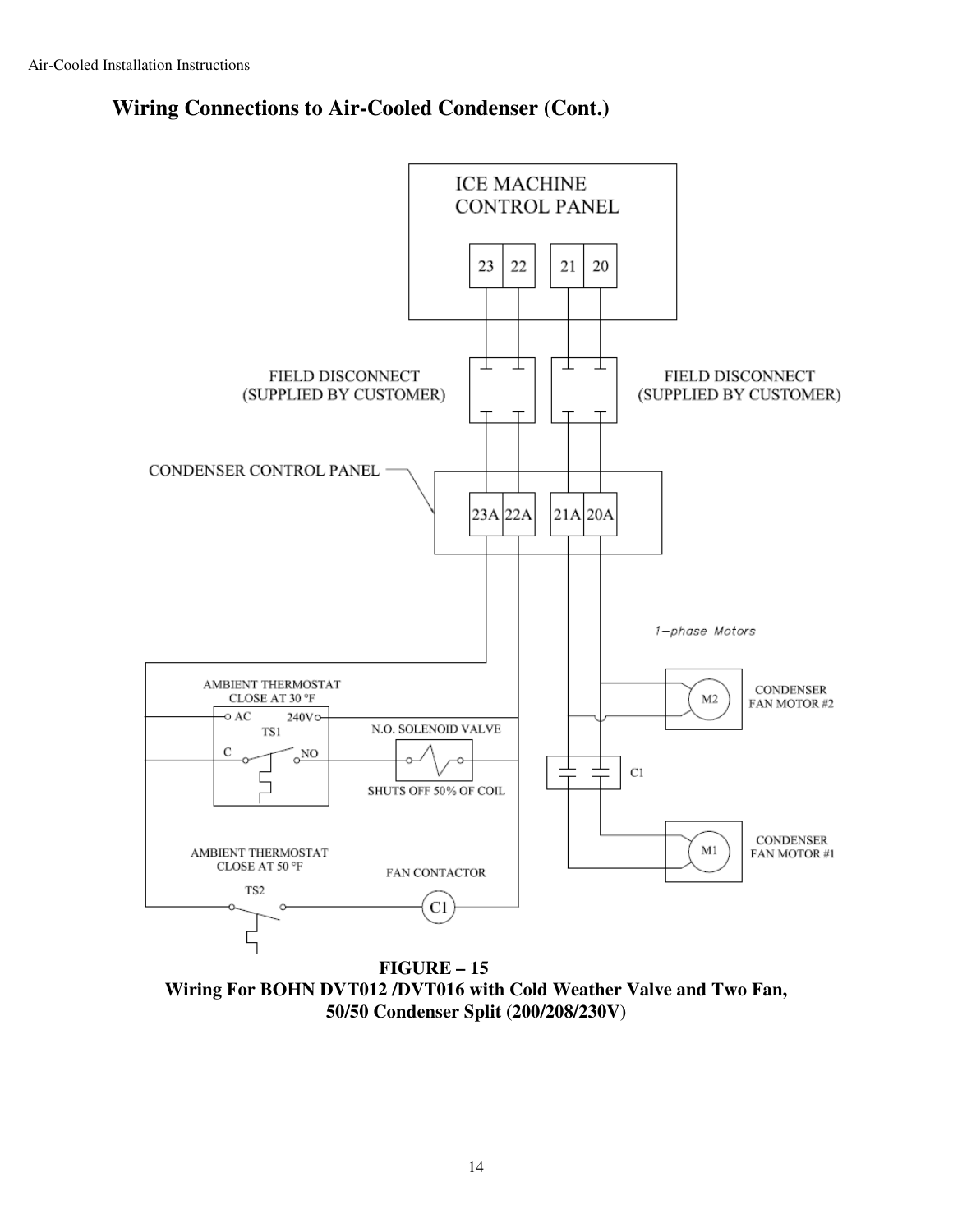![](_page_14_Figure_1.jpeg)

![](_page_14_Figure_2.jpeg)

**FIGURE – 16 Wiring For BOHN BNHS02A011/BNHS02A011(12) with Cold Weather Valve and Two Fan, 50/50 Condenser Split**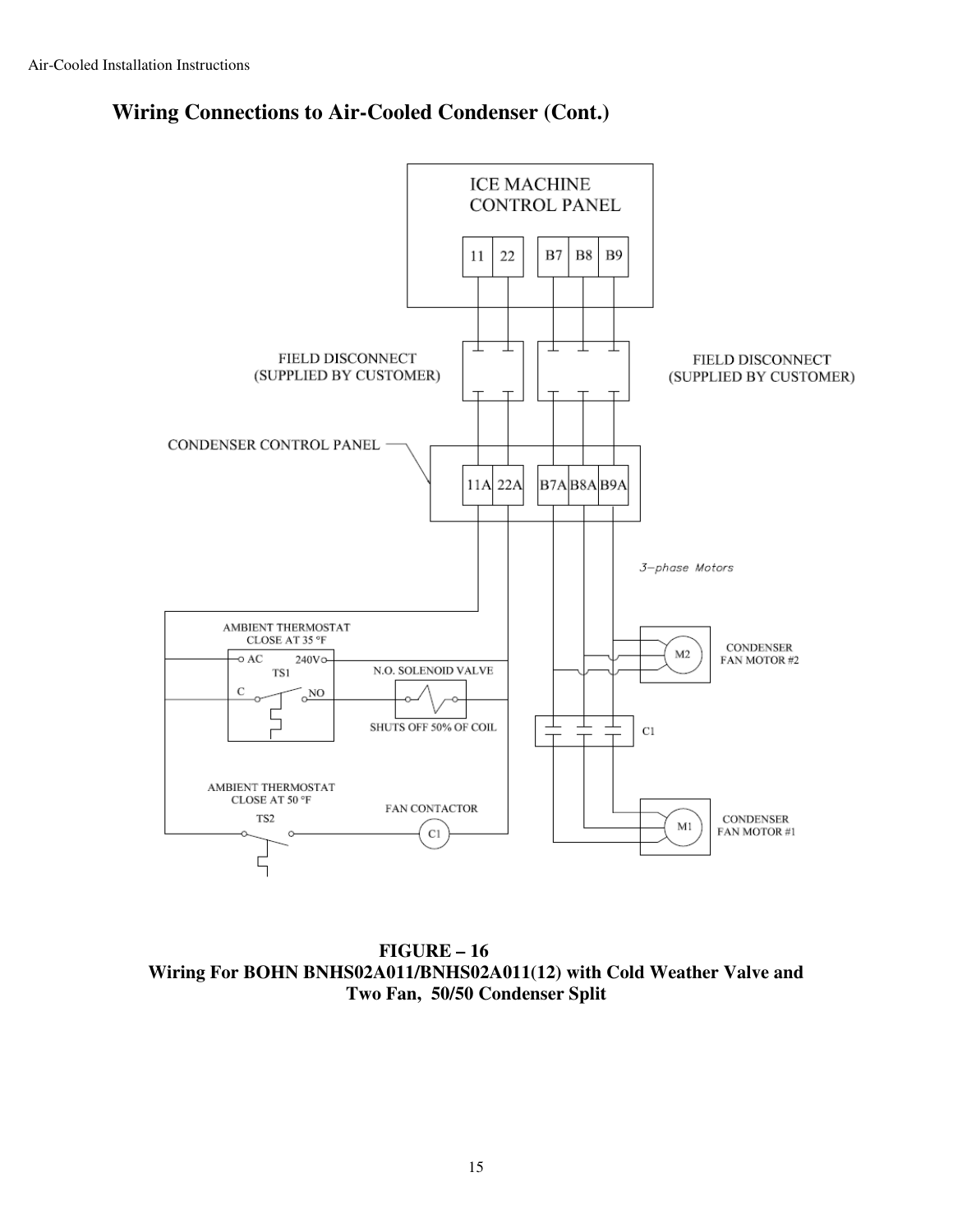![](_page_15_Figure_1.jpeg)

![](_page_15_Figure_2.jpeg)

**FIGURE – 17 Wiring For BOHN BNHS02A015(8)/BNHS02A015(12) with Cold Weather Valve and Two Fan, 50/25/25 Condenser Split**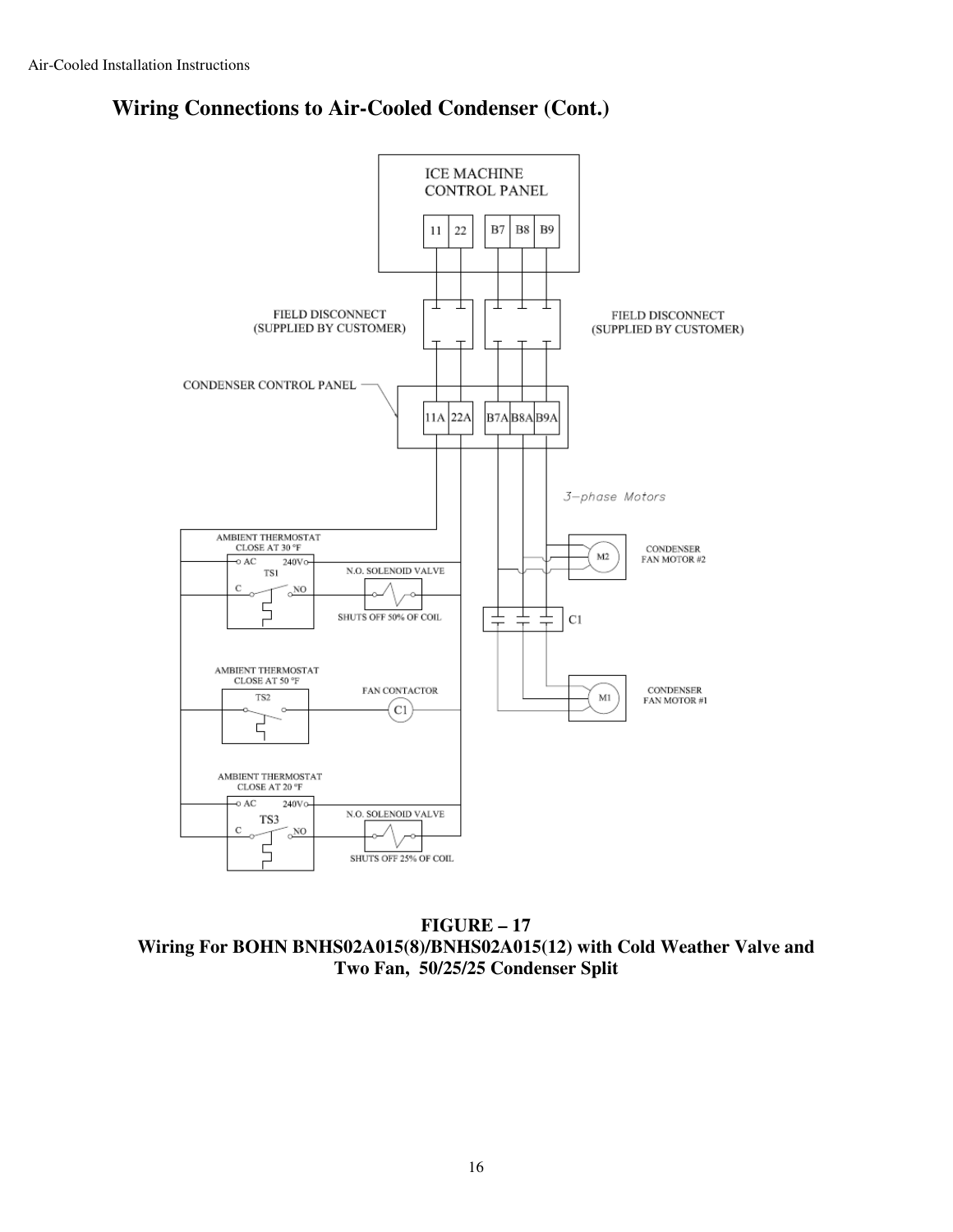![](_page_16_Figure_1.jpeg)

**Wiring Connections to Air-Cooled Condenser (Cont.)** 

**FIGURE – 1**8 **Wiring For BOHN BNHS04A029 with Cold Weather Valve and Four Fan, 50/50 Condenser Split**